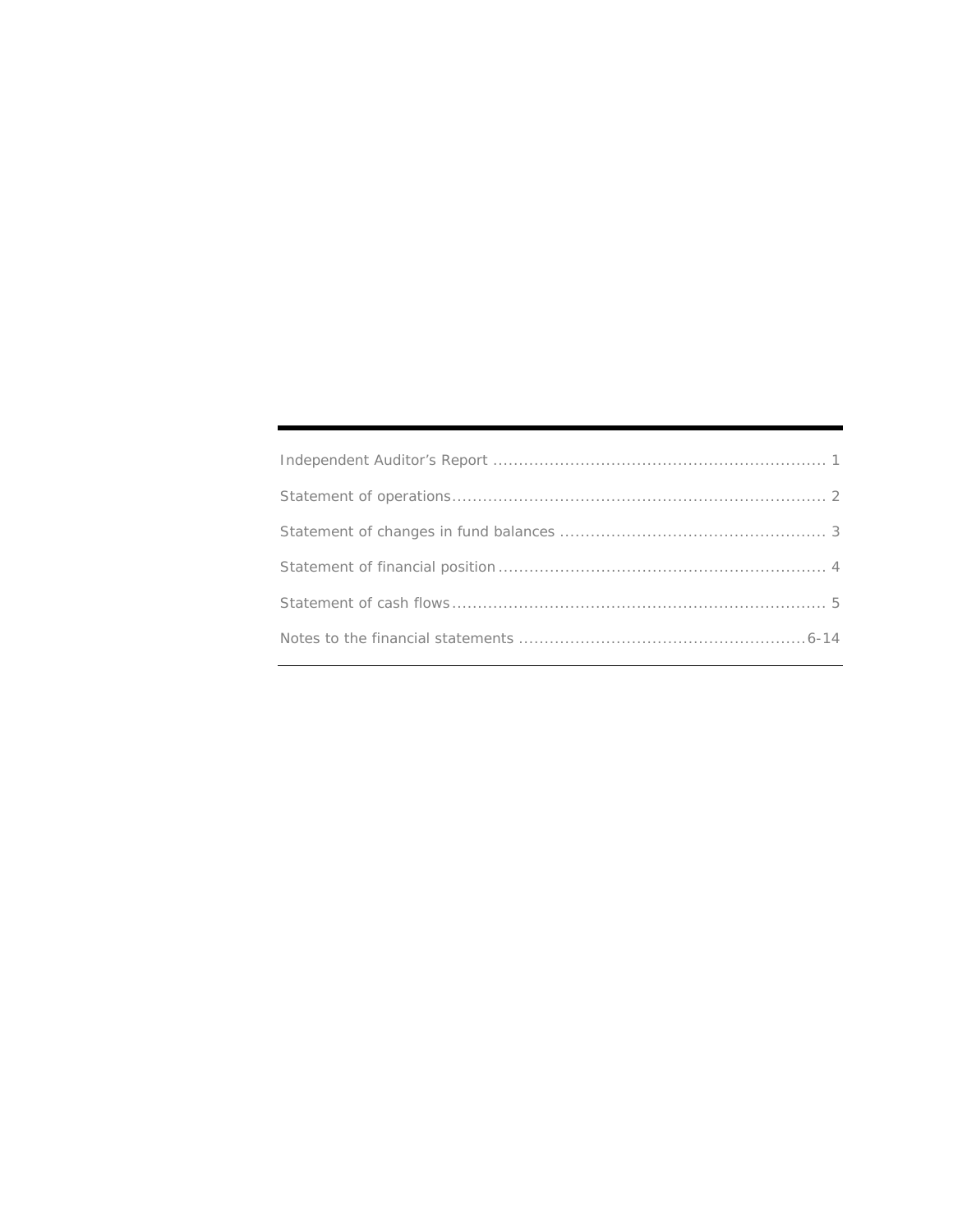

Deloitte LLP La Tour Deloitte 1190 Avenue des Canadiens-de-Montréal Suite 500 Montréal QC H3B 0M7 Canada

Tel: 514-393-7115 Fax: 514-390-4116

# **Independent Auditor's Report Independent Auditor's Report**

To the directors of The Kidney Foundation of Canada

We have audited the accompanying financial statements of The Kidney Foundation of Canada, which comprise the statement of financial position as at December 31, 2017, the statements of operations, changes in fund balances, and cash flows for the year then ended, a summary of significant accounting policies, and other explanatory information.

#### **Management's Responsibility for the Financial Statements**

Management is responsible for the preparation and fair presentation of these financial statements in accordance with Canadian accounting standards for not-for-profit organizations, and for such internal control as management determines is necessary to enable the preparation of financial statements that are free from material misstatement, whether due to fraud or error.

#### **Auditor's Responsibility**

Our responsibility is to express an opinion on these financial statements based on our audit. We conducted our audit in accordance with Canadian generally accepted auditing standards. Those standards require that we comply with ethical requirements and plan and perform the audit to obtain reasonable assurance about whether the financial statements are free from material misstatement.

An audit involves performing procedures to obtain audit evidence about the amounts and disclosures in the financial statements. The procedures selected depend on the auditor's judgment, including the assessment of the risks of material misstatement of the financial statements, whether due to fraud or error. In making those risk assessments, the auditor considers internal control relevant to the entity's preparation and fair presentation of the financial statements in order to design audit procedures that are appropriate in the circumstances, but not for the purpose of expressing an opinion on the effectiveness of the entity's internal control. An audit also includes evaluating the appropriateness of accounting policies used and the reasonableness of accounting estimates made by management, as well as evaluating the overall presentation of the financial statements.

We believe that the audit evidence that we have obtained is sufficient and appropriate to provide a basis for our qualified audit opinion.

#### **Basis for Qualified Opinion**

Similarly to many not-for-profit organizations, The Kidney Foundation of Canada derives revenue from fundraising activities, the completeness of which is not susceptible to satisfactory audit verification. Accordingly, verification of these revenues was limited to the amounts recorded in the records of The Kidney Foundation of Canada. Therefore, we were not able to determine whether any adjustments might be necessary to public support, bequests and in memoriam, transfer of surplus from The Canadian Kidney Corporation, excess of revenue over expenditures, and cash flows from operations for the years ended December 31, 2017 and 2016, current assets as at December 31, 2017 and 2016, and fund balances as at January 1 and December 31, 2017 and 2016. Our audit opinion on the financial statements for the year ended December 31, 2016 was also modified because of the possible effects of this limitation in scope.

#### **Qualified Opinion**

In our opinion, except for the possible effects of the matter described in the "Basis for Qualified Opinion" paragraph, the financial statements present fairly, in all material respects, the financial position of The Kidney Foundation of Canada as at December 31, 2017, and the results of its operations and cash flows for the year then ended, in accordance with Canadian accounting standards for not-for-profit organizations.

Delote LLP

 $\overline{\phantom{a}}$  , where  $\overline{\phantom{a}}$  , where  $\overline{\phantom{a}}$  , where  $\overline{\phantom{a}}$ 

June 9, 2018

<sup>1</sup> CPA auditor, CA, public accountancy permit No. A125888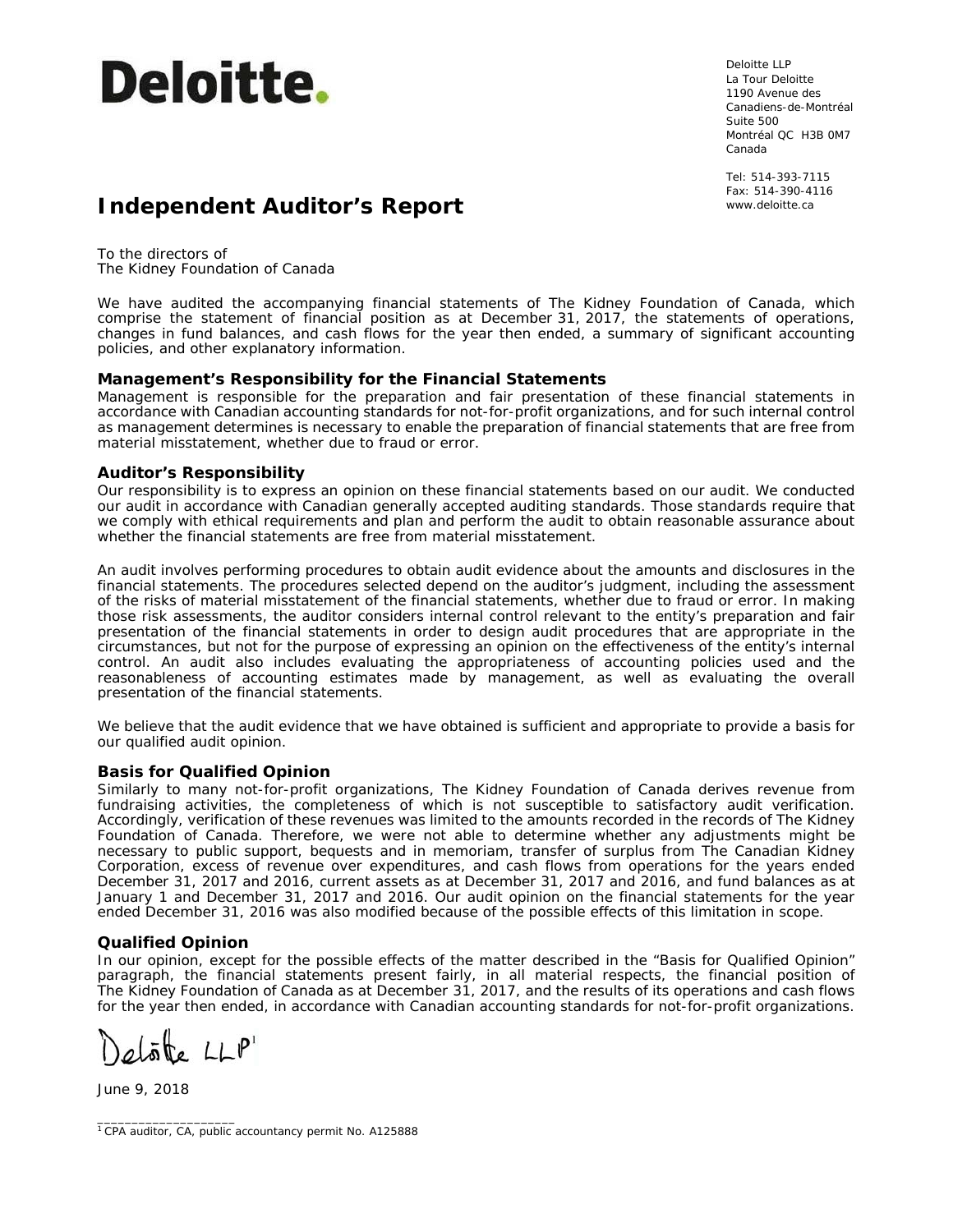**Statement of operations**  Year ended December 31, 2017

|                                                          | 2017       | 2016       |
|----------------------------------------------------------|------------|------------|
|                                                          | \$         | \$         |
|                                                          |            |            |
| Revenue                                                  |            |            |
| Public support                                           | 21,784,584 | 22,758,759 |
| Bequests and in memoriam                                 | 4,306,889  | 3,187,770  |
| Transfer of surplus from The Canadian Kidney             |            |            |
| Trustee Corporation (Note 14)                            | 1,165,197  | 1,285,744  |
| Investment income allocated to operations (Note 5)       | 652,482    | 462,926    |
|                                                          | 27,909,152 | 27,695,199 |
|                                                          |            |            |
| Fundraising expenditures                                 | 11,330,732 | 13,370,058 |
| Net revenue                                              | 16,578,420 | 14,325,141 |
|                                                          |            |            |
| <b>Expenditures</b>                                      |            |            |
| Programs                                                 |            |            |
| Research                                                 | 4,136,890  | 3,642,585  |
| Patient services                                         | 2,880,877  | 2,807,532  |
| Organ donation                                           | 1,026,579  | 970,897    |
| Public education services and communications             | 2,628,602  | 2,455,814  |
| Kidney Foundation development                            | 833,300    | 539,661    |
|                                                          | 11,506,248 | 10,416,489 |
|                                                          |            |            |
| Management and administration                            | 3,357,853  | 2,838,927  |
| Loss on disposal of capital assets                       | 5,137      |            |
|                                                          | 14,869,238 | 13,255,416 |
|                                                          |            |            |
| Excess of revenue over expenditures before the following | 1,709,182  | 1,069,725  |
| Investment income not allocated to operations (Notes 5)  | 219,022    | 97,526     |
| <b>Excess of revenue over expenditures</b>               | 1,928,204  | 1,167,251  |

The accompanying notes are an integral part of the financial statements.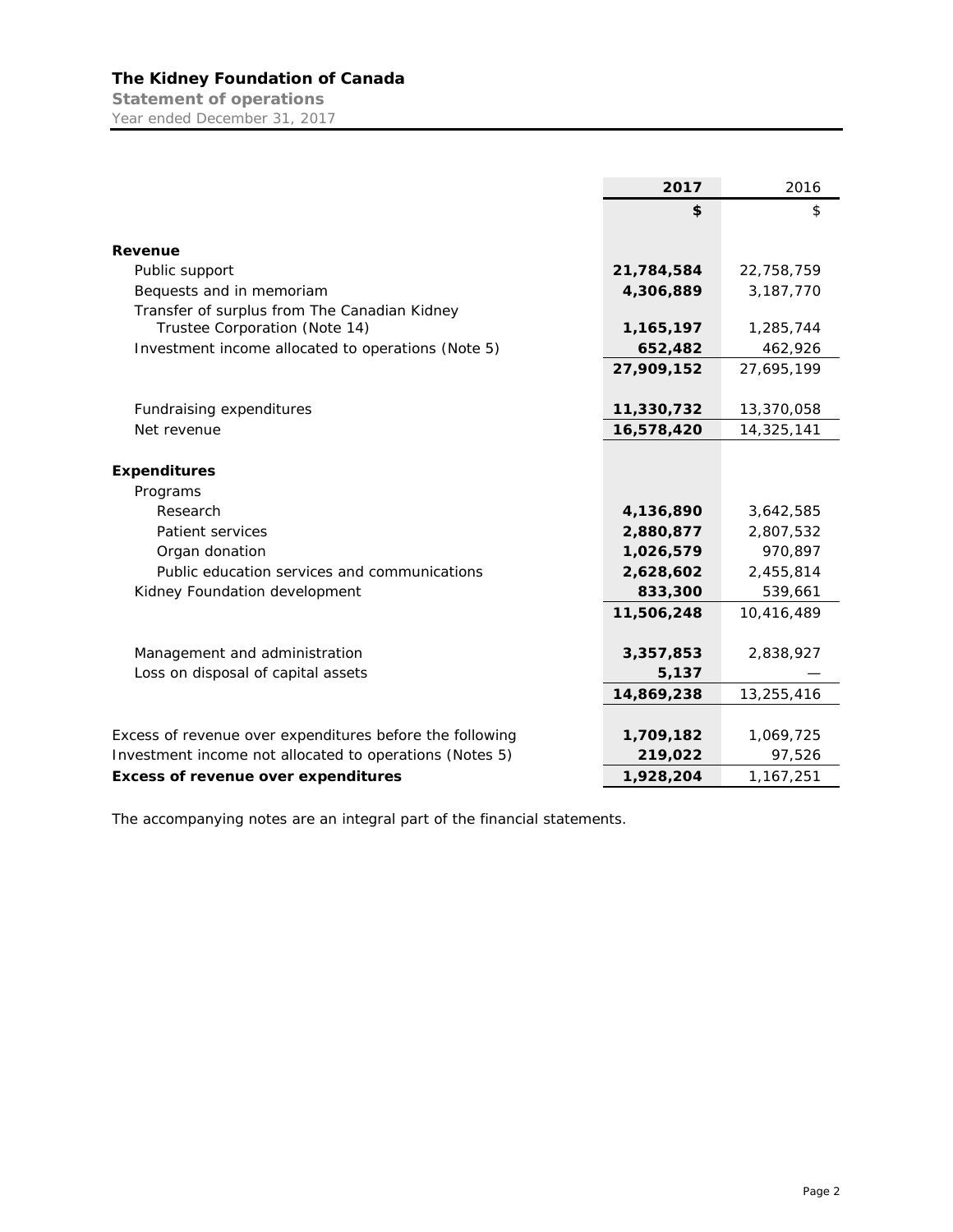**Statement of changes in fund balances**  Year ended December 31, 2017

|                                                                                                                | Unrestricted | Invested<br>in capital<br>assets | Internally<br>restricted<br>(Note 10) | Internally<br>restricted<br>for<br>endowments<br>(Note 8) | Externally<br>restricted<br>for<br>endowments<br>(Note 9) | Total      |
|----------------------------------------------------------------------------------------------------------------|--------------|----------------------------------|---------------------------------------|-----------------------------------------------------------|-----------------------------------------------------------|------------|
|                                                                                                                | \$           | \$                               | \$                                    | \$                                                        | \$                                                        | \$         |
|                                                                                                                |              |                                  |                                       |                                                           |                                                           |            |
| Fund balances, January 1, 2016                                                                                 | 1,138,166    | 474,278                          | 5,311,410                             | 1,910,156                                                 | 4,397,880                                                 | 13,231,890 |
| Excess (deficiency) of revenue over<br>expenditures excluding investment<br>income not allocated to operations | 1,129,239    | (67, 110)                        | 7,596                                 |                                                           |                                                           | 1,069,725  |
| Investment income not allocated to<br>operations                                                               |              |                                  | 97,526                                |                                                           |                                                           | 97,526     |
| Endowment contributions                                                                                        |              |                                  |                                       |                                                           | 50,639                                                    | 50,639     |
| Reinvested investment income                                                                                   |              |                                  |                                       |                                                           | 10,088                                                    | 10,088     |
| Interfund transfers                                                                                            | (1,082,558)  | 76,173                           | 981,300                               | 25,085                                                    |                                                           |            |
| Fund balances, December 31, 2016                                                                               | 1,184,847    | 483,341                          | 6,397,832                             | 1,935,241                                                 | 4,458,607                                                 | 14,459,868 |
| Excess (deficiency) of revenue over<br>expenditures excluding investment<br>income not allocated to operations | 527,501      | (76,098)                         | 1,257,779                             |                                                           |                                                           | 1,709,182  |
| Investment income not allocated to<br>operations                                                               |              |                                  | 219,022                               |                                                           |                                                           | 219,022    |
| Endowment contributions                                                                                        |              |                                  |                                       |                                                           | 61,147                                                    | 61,147     |
| Reinvested investment income                                                                                   |              |                                  |                                       |                                                           | 10,491                                                    | 10,491     |
| Transfer internally restricted for endowments                                                                  |              |                                  | 1,935,241                             | (1,935,241)                                               |                                                           |            |
| Transfer operating reserve                                                                                     | 1,000,000    |                                  | (1,000,000)                           |                                                           |                                                           |            |
| Interfund transfers                                                                                            | 594,022      | 19,391                           | (613, 413)                            |                                                           |                                                           |            |
| Fund balances, December 31, 2017                                                                               | 3,306,370    | 426,634                          | 8,196,461                             | —                                                         | 4,530,245                                                 | 16,459,710 |

The accompanying notes are an integral part of the financial statements.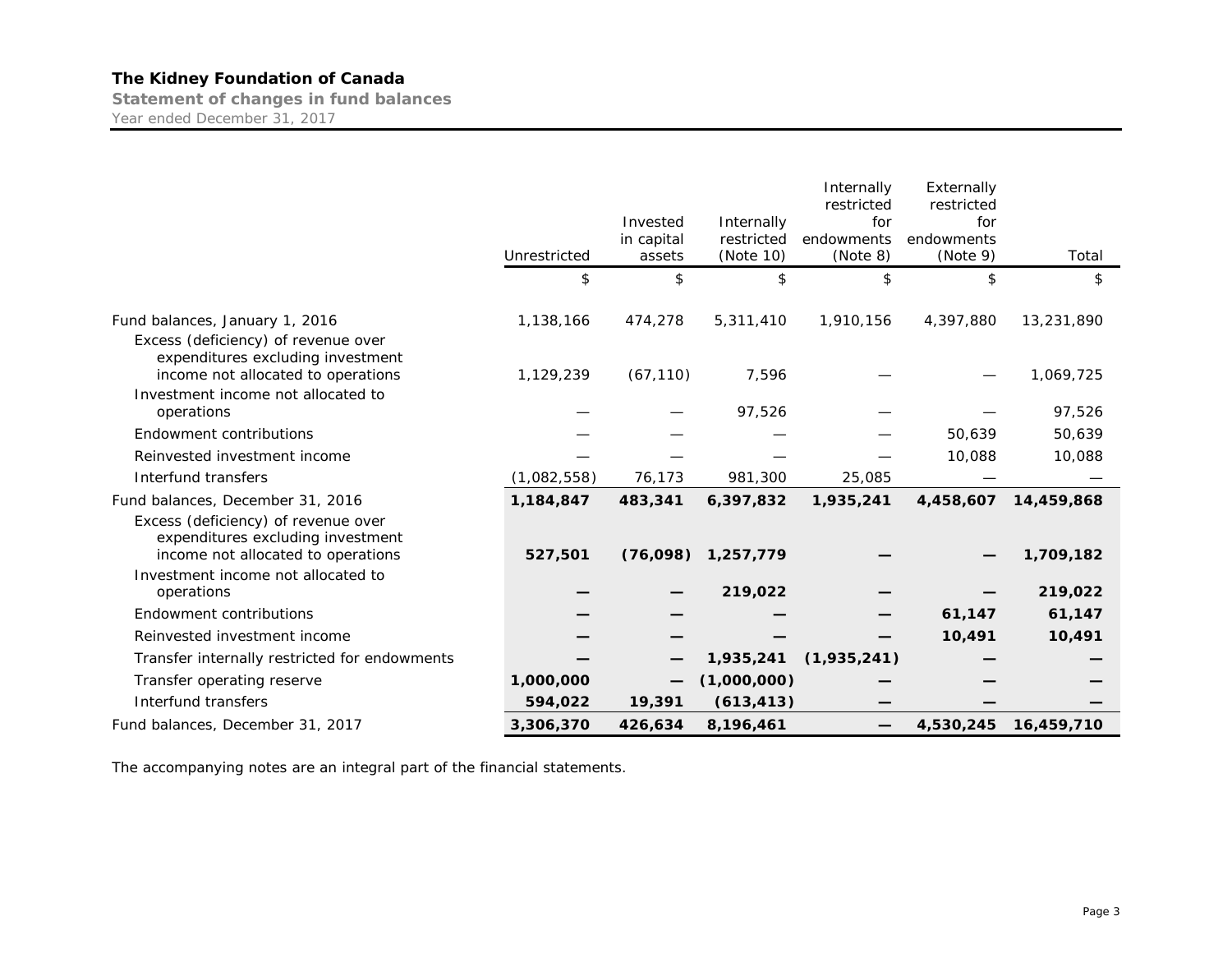**Statement of financial position**  As at December 31, 2017

|                                                            | 2017       | 2016       |
|------------------------------------------------------------|------------|------------|
|                                                            | \$         | \$         |
|                                                            |            |            |
| <b>Assets</b>                                              |            |            |
| Current assets                                             |            |            |
| Cash                                                       | 3,051,802  | 1,886,379  |
| Due from The Canadian Kidney Trustee Corporation (Note 14) | 1,181,931  | 789,404    |
| Interest and sundry receivable                             | 1,306,245  | 1,649,978  |
| Prepaid expenses                                           | 315,157    | 396,390    |
|                                                            | 5,855,135  | 4,722,151  |
|                                                            |            |            |
| Capital assets (Note 3)                                    | 988,907    | 1,077,626  |
| Investments (Note 4)                                       | 16,077,000 | 14,808,053 |
|                                                            | 22,921,042 | 20,607,830 |
|                                                            |            |            |
| Liabilities                                                |            |            |
| <b>Current liabilities</b>                                 |            |            |
| Accounts payable and accrued liabilities (Note 11)         | 1,243,231  | 1,085,833  |
| Deferred contributions (Note 7a)                           | 4,169,796  | 4,109,218  |
| Deferred contributions - KRESCENT program (Note 7b)        | 486,031    | 358,626    |
| Deferred contributions - capital assets (Note 7c)          | 562,274    | 594,285    |
|                                                            | 6,461,332  | 6,147,962  |
|                                                            |            |            |
| Commitments and contractual obligations (Note 12)          |            |            |
|                                                            |            |            |
| <b>Fund balances</b>                                       |            |            |
| Unrestricted                                               | 3,306,370  | 1,184,847  |
| Contributed land                                           | 335,000    | 335,000    |
| Invested in capital assets                                 | 91,634     | 148,341    |
| Internally restricted (Note 10)                            | 8,196,461  | 6,397,832  |
| Internally restricted for endowments (Note 8)              |            | 1,935,241  |
| Externally restricted for endowments (Note 9)              | 4,530,245  | 4,458,607  |
|                                                            | 16,459,710 | 14,459,868 |
|                                                            | 22,921,042 | 20,607,830 |

The accompanying notes are an integral part of the financial statements.

Approved by the Board

\_\_\_\_\_\_\_\_\_\_\_\_\_\_\_\_\_\_\_\_\_\_\_\_\_\_, Director

\_\_\_\_\_\_\_\_\_\_\_\_\_\_\_\_\_\_\_\_\_\_\_\_\_\_, Director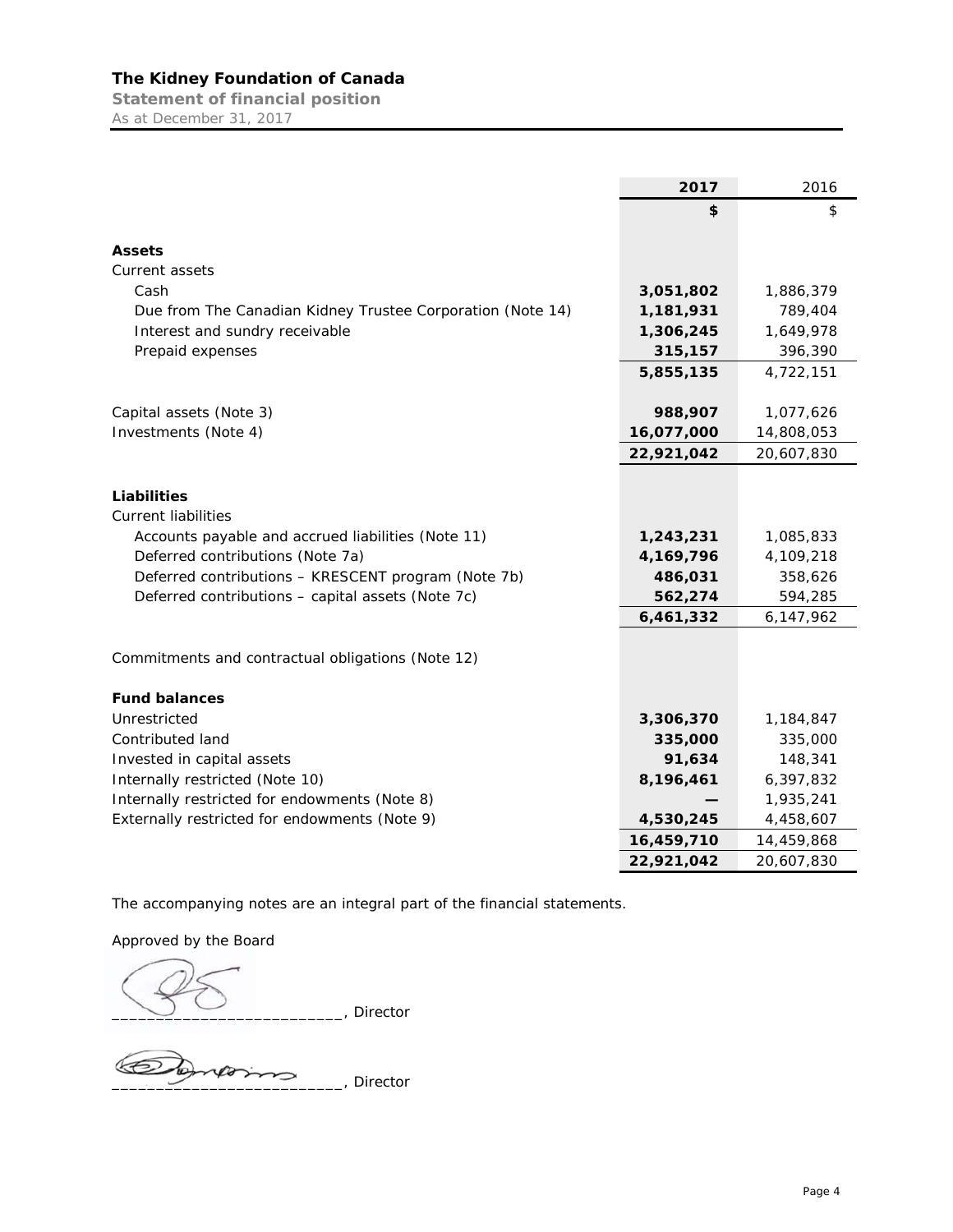**Statement of cash flows**  Year ended December 31, 2017

|                                                                                               | 2017               | 2016          |
|-----------------------------------------------------------------------------------------------|--------------------|---------------|
|                                                                                               | \$                 | \$            |
|                                                                                               |                    |               |
| <b>Operating activities</b>                                                                   |                    |               |
| Excess of revenue over expenditures                                                           | 1,928,204          | 1,167,251     |
| Adjustments for:                                                                              |                    |               |
| Amortization of capital assets                                                                | 109,549            | 105,928       |
| Amortization of deferred contributions - capital assets<br>Loss on disposal of capital assets | (39, 563)<br>5,137 | (38, 818)     |
| Gain on sale of investments                                                                   | (1,936,270)        | (323, 623)    |
| Unrealized change in fair value of investments                                                | 1,191,530          | 130,265       |
| Deferred contributions recognized as revenue                                                  | (1,402,184)        | (1,588,367)   |
|                                                                                               | (143, 597)         | (547, 364)    |
|                                                                                               |                    |               |
| Changes in non-cash operating working capital items                                           |                    |               |
| Due from The Canadian Kidney Trustee Corporation                                              | (392, 527)         | (338, 248)    |
| Interest and sundry receivable                                                                | 343,733            | 72,255        |
| Prepaid expenses                                                                              | 81,233             | 193,246       |
| Accounts payable and accrued liabilities                                                      | 157,398            | 67,975        |
|                                                                                               | 189,837            | (4, 772)      |
|                                                                                               |                    |               |
| Increase in deferred contributions                                                            | 1,400,578          | 1,807,211     |
| Increase in deferred contributions – restricted investment income                             | 197,141            | 32,258        |
|                                                                                               | 1,597,719          | 1,839,469     |
|                                                                                               | 1,643,959          | 1,287,333     |
|                                                                                               |                    |               |
| <b>Investing activities</b>                                                                   |                    |               |
| Acquisition of investments                                                                    | (16, 120, 913)     | (3,308,658)   |
| Proceeds on sale of investments                                                               | 15,596,706         | 2,153,704     |
| Acquisition of capital assets                                                                 | (26, 942)          | (76, 173)     |
| Proceeds on sale of capital assets                                                            | 975                |               |
|                                                                                               | (550, 174)         | (1, 231, 127) |
| <b>Financing activities</b>                                                                   |                    |               |
| Endowment contributions                                                                       | 61,147             | 50,639        |
| Reinvested investment income                                                                  | 10,491             | 10,088        |
|                                                                                               | 71,638             | 60,727        |
|                                                                                               |                    |               |
| Net increase in cash                                                                          | 1,165,423          | 116,933       |
| Cash, beginning of year                                                                       | 1,886,379          | 1,769,446     |
| Cash, end of year                                                                             | 3,051,802          | 1,886,379     |

The accompanying notes are an integral part of the financial statements.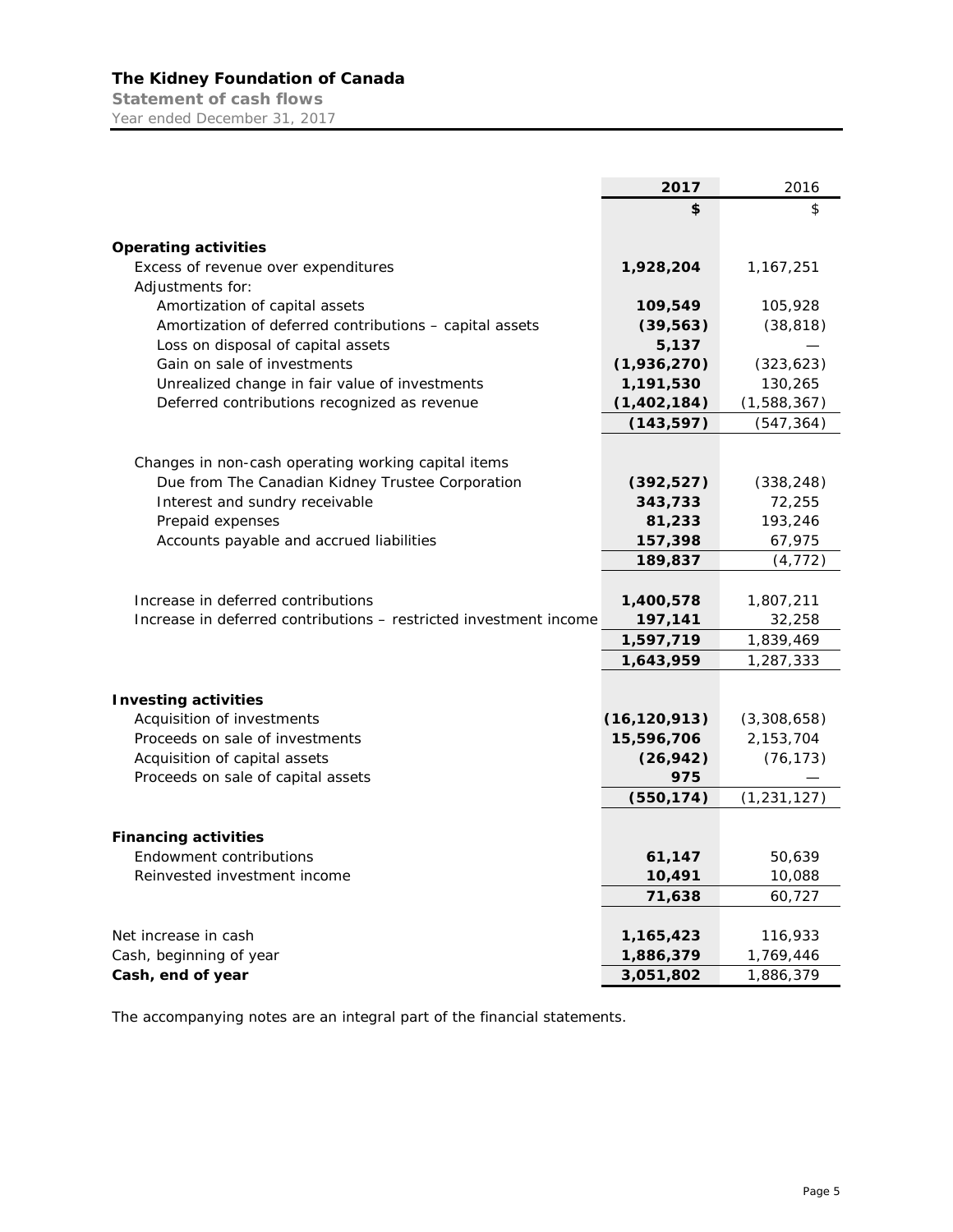#### **1. Mission of The Kidney Foundation**

The Kidney Foundation of Canada (the "Kidney Foundation") exists for the enhancement of kidney health and the reduction and, if possible, the elimination of the burden of kidney disease. The primary beneficiaries are people at risk of and/or affected by kidney disease. The Kidney Foundation provides:

- Hope through research and its translation into the treatment, prevention, and slowing of the progression of kidney disease;
- Support through access to care, comfort, and transplantation;
- Empowerment through knowledge, capacity building, and community; and
- Engagement through an informed public and effective public policies and strategies.

The Kidney Foundation relies on its extensive network of qualified volunteers working in partnership with staff to deliver its programs and services throughout Canada. The Kidney Foundation is a registered charity under the *Income Tax Act* and is incorporated under the laws of Canada.

#### **2. Significant accounting policies**

These financial statements have been prepared in accordance with Canadian accounting standards for not-for-profit organizations (ASNPO) and include the following significant accounting policies:

#### *Financial instruments*

Financial assets and liabilities are initially recognized at fair value when the Kidney Foundation becomes a party to the contractual provisions of the financial instrument. Subsequently, all financial instruments are measured at amortized cost, except for investments, which are measured at fair value at the closing date. The fair value of investments is based on closing prices. Fair value fluctuations, including interest earned, interest accrued, gains and losses realized on sale, and unrealized gains and losses, are included in investment income.

Transaction costs related to investments are expensed as incurred. Transaction costs related to the other financial instruments are added to the carrying value of the asset or netted against the carrying value of the liability and are then recognized over the expected life of the instrument using the straight-line method. Any premium or discount related to an instrument measured at amortized cost is amortized over the expected life of the item using the straight-line method and recognized in the statement of operations as interest income or expense.

With respect to financial assets measured at cost or amortized cost, the Kidney Foundation recognizes in the statement of operations an impairment loss, if any, when it determines that a significant adverse change has occurred during the period in the expected timing or amount of future cash flows. When the extent of impairment of a previously written-down asset decreases and the decrease can be related to an event occurring after the impairment was recognized, the previously recognized impairment loss shall be reversed in the statement of operations in the period the reversal occurs.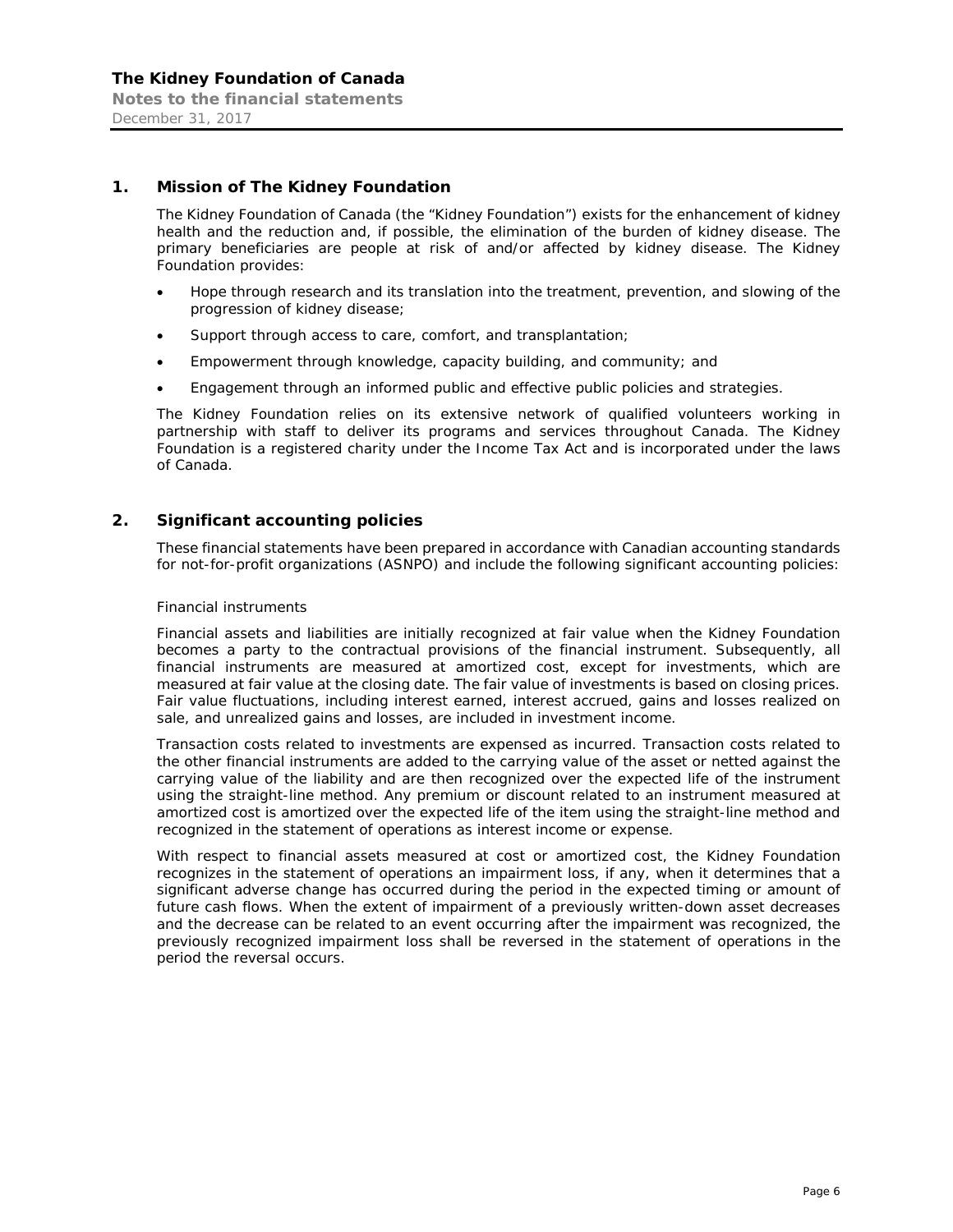# **2. Significant accounting policies (continued)**

#### *Revenue recognition*

The Kidney Foundation uses the deferral method of accounting for contributions. Contributions are recognized during the year in which they are received. Pledged contributions not received are not recorded. Unrestricted contributions are recognized as revenue when received. Restricted contributions are recorded as deferred contributions and recognized as revenue when the related expense is incurred or the related capital assets are amortized. Contributions for endowments are recognized as direct increases in the endowment fund balance.

Unrestricted investment income is recognized as revenue when earned. Restricted investment income is recorded as a deferred contribution and is recognized when the related expense is incurred. Investment income required to be added to the endowment is recognized as a direct increase in the endowment fund balance.

Up to 4% of the fair value of investments is reported as investment income allocated to operations. With the approval of the National Board of Directors, additional investment income may be allocated to operations for specific purposes. The excess or shortfall, if any, is reported as investment income not allocated to operations and is transferred to the investment income reserve.

Revenues from fundraising activities are presented on a gross basis when the Kidney Foundation is considered to be the principal involved in the activity. Certain revenues generated from highly regulated government programs that result in net proceeds to the Kidney Foundation are recorded at the amount of net proceeds generated.

#### *Donated services*

The Kidney Foundation derives significant benefit from time and services donated by volunteers. These valuable contributions are not recorded in the financial statements.

#### *Capital assets*

Capital assets are recorded at cost and amortized on a straight-line basis over their estimated useful lives. Furniture and fixtures and other capital assets are amortized over five years. Leasehold improvements are amortized over the remaining term of the lease. Computer equipment is amortized over three years. The building was donated and recorded at its appraised fair value and is being amortized over 25 years.

#### *Allocations*

The Kidney Foundation classifies its activities between Kidney Foundation development, management, and administration activities, and its four program-related activities: research, patient services, organ donation, and public education services and communications. The cost of each activity includes the direct costs associated with those activities, including personnel costs and other direct expenses. In addition, the Kidney Foundation incurs a certain number of common operating expenses in connection with these activities. The Kidney Foundation performs a review of its cost allocations on an annual basis to ensure that they remain consistent with changes to its operating activities. Changes to such allocations are applied in the year of the revision.

Where shared or indirect costs relate to more than one activity, the Kidney Foundation allocates these costs according to the efforts of each activity. These costs include expenditures related to administrative staff, rental costs, and other operating costs that cannot be charged directly to a specific activity. Eligible expenditures are allocated based on either physical space used or staff time allocated to an activity.

The Kidney Foundation allocates a portion of its fundraising costs to public education for one of its fundraising activities on the basis that some of the communication messages used in this activity are primarily educational in nature and promote public engagement. The costs are allocated based on management's best estimate of the portion of the direct costs of the educational materials that apply to a non-fundraising activity.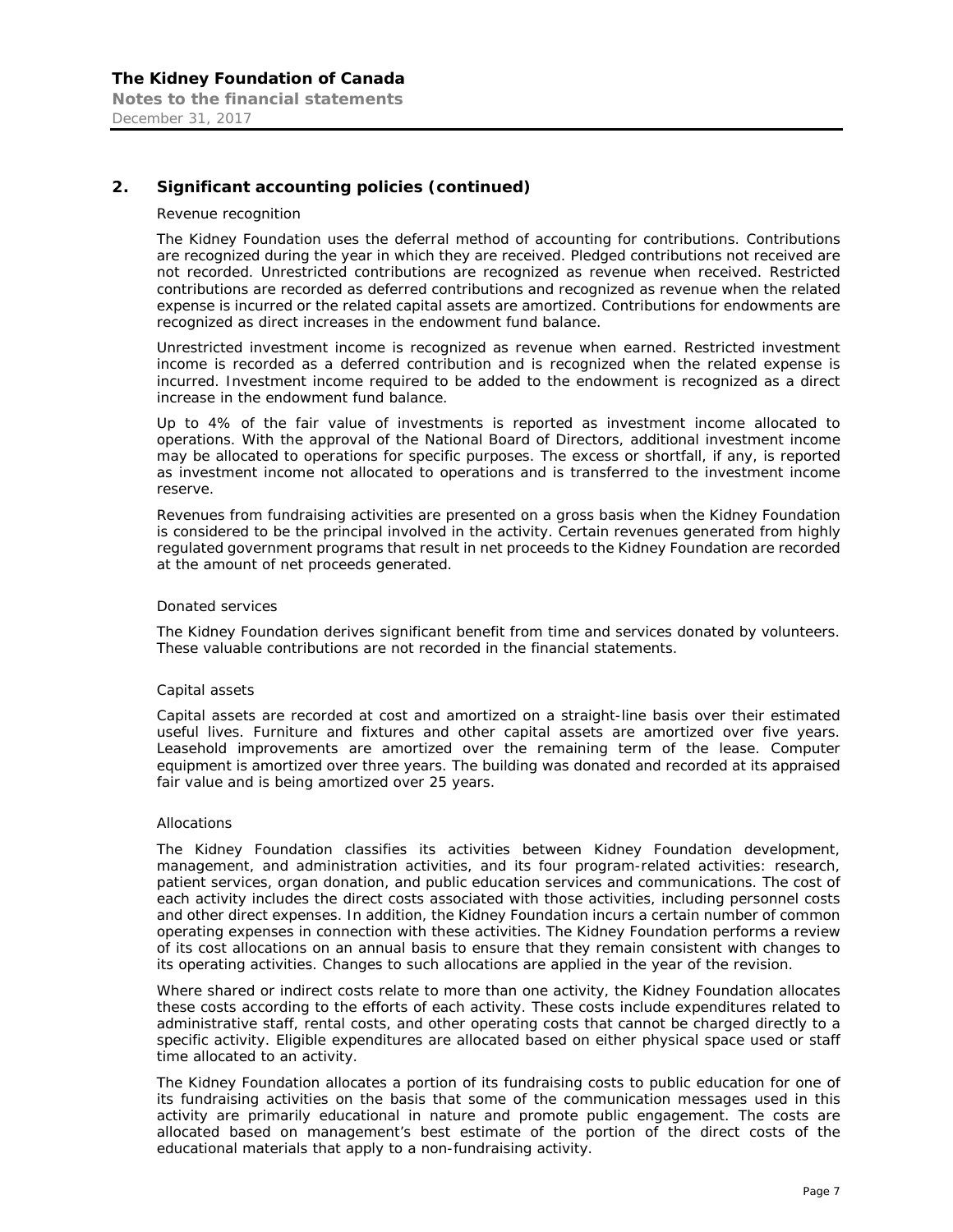# **2. Significant accounting policies (continued)**

#### *Use of estimates*

December 31, 2017

The preparation of financial statements in conformity with Canadian ASNPO requires management to make estimates and assumptions that affect the reported amounts of assets and liabilities and disclosures of contingent assets and liabilities at the date of the financial statements, and the reported amounts of revenue and expenditures during the reporting period. Actual results could differ from these estimates.

#### **3. Capital assets**

|                        |           |                                    | 2017              | 2016              |
|------------------------|-----------|------------------------------------|-------------------|-------------------|
|                        | Cost      | <b>Accumulated</b><br>amortization | Net book<br>value | Net book<br>value |
|                        | \$        | \$                                 | \$                | \$                |
|                        |           |                                    |                   |                   |
| Land                   | 335,000   |                                    | 335,000           | 335,000           |
| <b>Building</b>        | 930,000   | 367,500                            | 562,500           | 599,700           |
| Computer equipment     | 965,134   | 913,306                            | 51,828            | 84,843            |
| Furniture and fixtures | 314,703   | 278,504                            | 36,199            | 39,268            |
| Leasehold improvements | 157,746   | 157,746                            |                   | 7.590             |
| Other                  | 60,017    | 56,637                             | 3,380             | 11,225            |
|                        | 2,762,600 | 1,773,693                          | 988,907           | 1.077.626         |

#### **4. Investments**

|                               |                       |           | 2017                                  |            |                       | 2016                      |
|-------------------------------|-----------------------|-----------|---------------------------------------|------------|-----------------------|---------------------------|
|                               | <b>Fair value</b>     |           | <b>Unrealized</b><br>Cost gain (loss) | Fair value | Cost                  | Unrealized<br>gain (loss) |
|                               | \$                    | \$        | \$                                    | \$         | \$                    | \$                        |
| Money market                  |                       |           |                                       |            |                       |                           |
| funds                         | 2,011,709             | 2,017,538 | (5,829)                               | 1,204,299  | 1,206,870             | (2,571)                   |
| Bond funds                    | 4,201,530             | 4,298,399 | (96.869)                              | 6,778,445  | 6,878,482             | (100, 037)                |
| Canadian<br>equity funds      | 3,518,653             | 3,437,897 | 80,756                                | 2.511.468  | 2,501,304             | 10.164                    |
| International<br>equity funds | 6,345,108             | 6,298,661 | 46,447                                | 4,313,841  | 3,005,362             | 1,308,479                 |
|                               | 16,077,000 16,052,495 |           | 24,505                                |            | 14.808.053 13.592.018 | 1,216,035                 |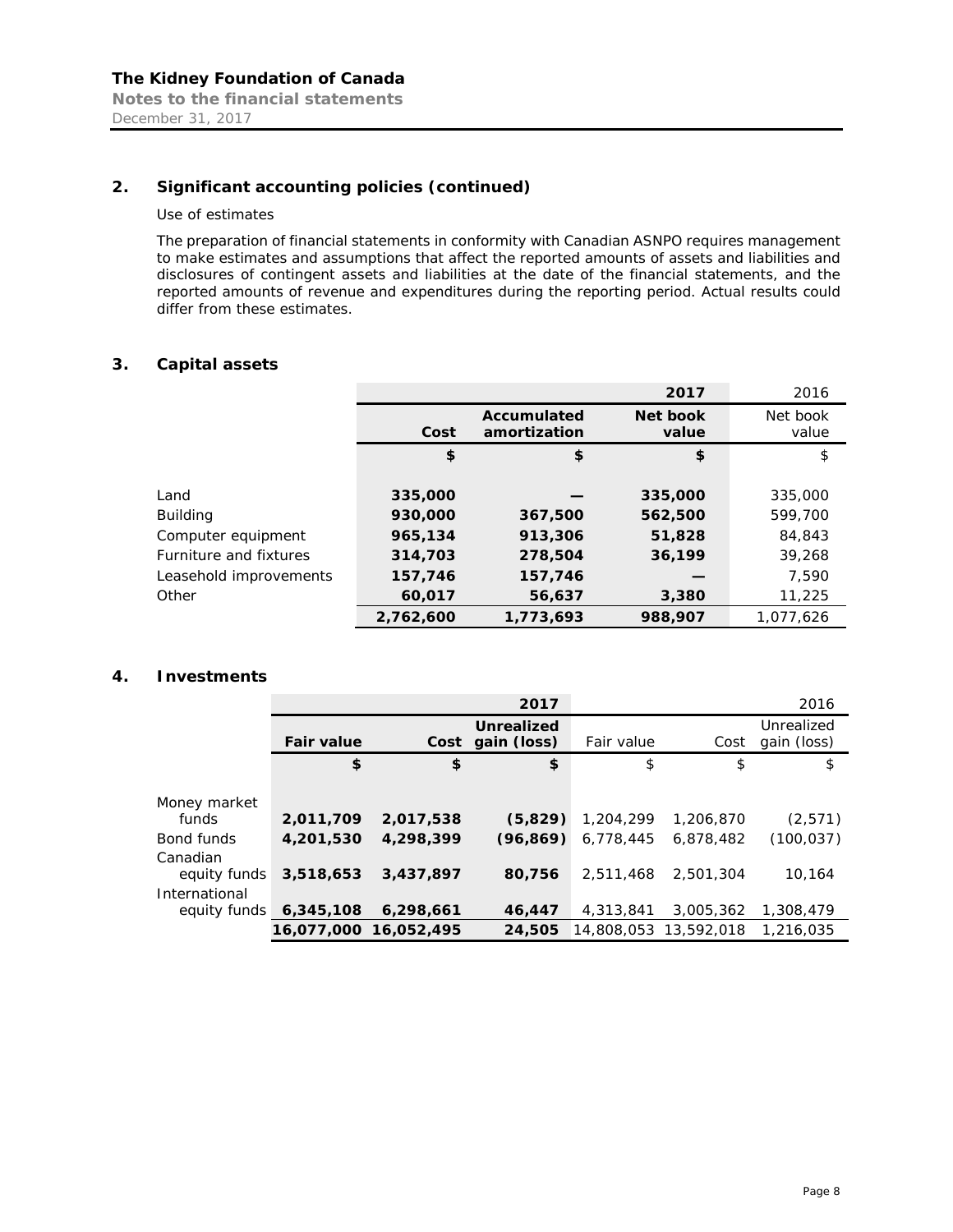**Notes to the financial statements**  December 31, 2017

#### **5. Investment income**

Investment income is composed of:

|                                                     | 2017          | 2016       |
|-----------------------------------------------------|---------------|------------|
|                                                     | \$            | \$         |
|                                                     |               |            |
| Gain on sale of investments                         | 1,936,270     | 323,623    |
| Fund distribution related to dividends and interest | 346,185       | 409,440    |
| Unrealized change in fair value of investments      | (1, 191, 530) | (130, 265) |
|                                                     | 1,090,925     | 602,798    |

The presentation of investment income in the financial statements is as follows:

|                                                         | 2017      | 2016    |
|---------------------------------------------------------|-----------|---------|
|                                                         | \$        | \$      |
| Statement of operations                                 |           |         |
| Investment income allocated to operations               | 652,482   | 462.926 |
| Investment income not allocated to operations (Note 6)  | 219,022   | 97,526  |
| Direct increase in deferred contributions               |           |         |
| Investment income from externally restricted endowments |           |         |
| (Note 7a)                                               | 197,141   | 25,940  |
| Investment income allocated to deferred contributions   | 11,789    | 6,318   |
| Statement of changes in fund balances                   |           |         |
| Investment income reinvested in endowment capital       | 10,491    | 10,088  |
|                                                         | 1.090.925 | 602.798 |

In 2017, The National Board of Directors approved an additional \$200,000 of investment income to be allocated to operations to establish an Innovation Fund.

#### **6. Investment income reserve**

In accordance with the Kidney Foundation's income appropriation policy, investment income allocated to operations is determined at the beginning of the year as a percentage of the fair value of investments, with a maximum allocation of 4%. With the approval of the National Board of Directors, additional investment income may be allocated to operations for specific purposes. Excess income over the amount allocated is recorded as investment income not allocated to operations. In the event that the actual income is less than the amount allocated, the shortfall is taken from the investment income reserve and is recorded as a negative in the investment income not allocated to operations. The objectives of this policy are to provide a more stable amount of investment income to operations annually and to help maintain the capital, including in years when the market does not perform well.

|                                                            | 2017       | 2016      |
|------------------------------------------------------------|------------|-----------|
|                                                            | \$         |           |
|                                                            |            |           |
| Balance, beginning of year                                 | 1,521,984  | 1,424,458 |
| Investment income not allocated to operations              | 219,022    | 97.526    |
| Transfer to fund internally restricted for Innovation Fund | (135, 644) |           |
| Balance, end of year                                       | 1,605,362  | 1,521,984 |

The investment income reserve is a component of internally restricted funds (Note 10).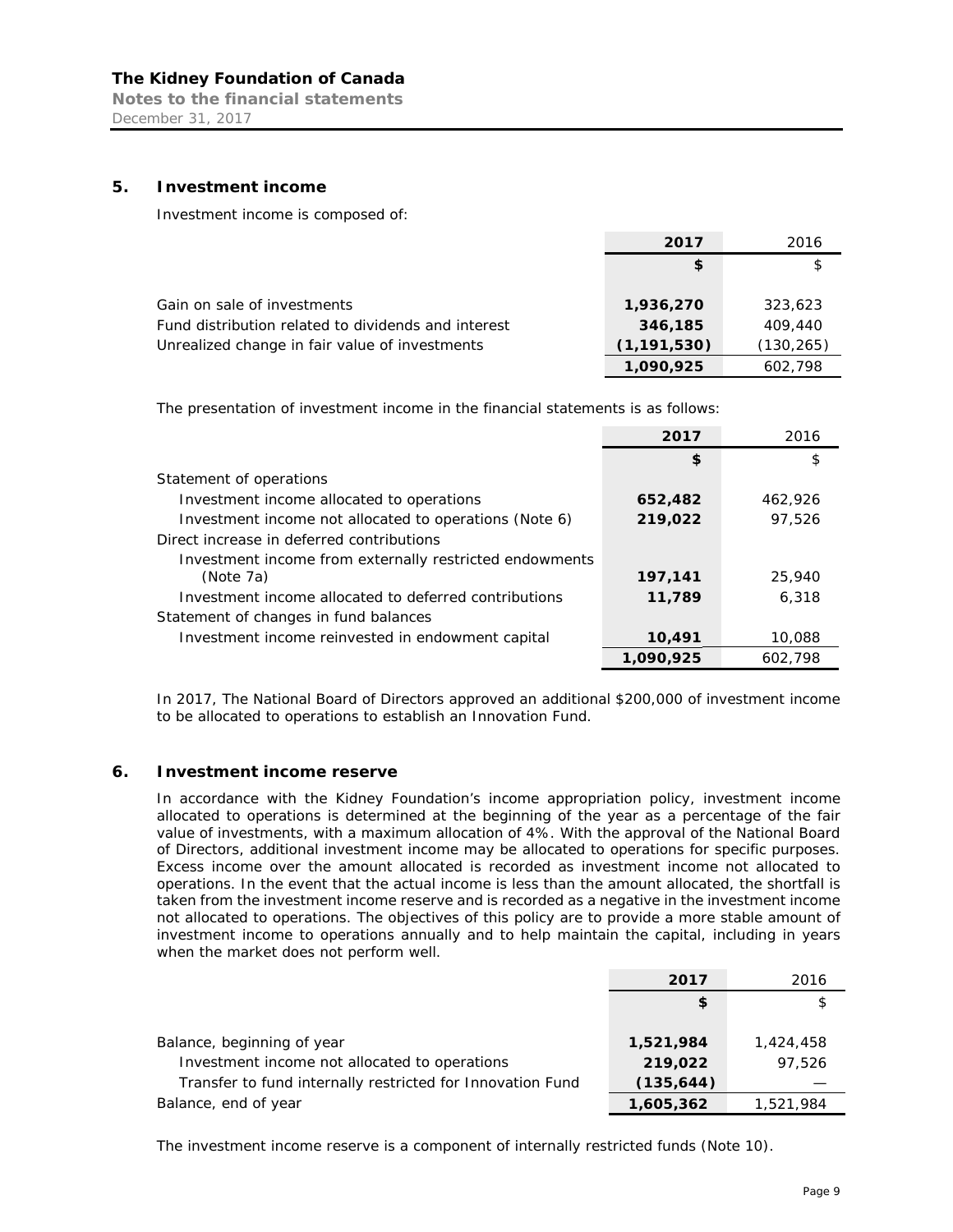**Notes to the financial statements**  December 31, 2017

#### **7. Deferred contributions**

#### *a) Deferred contributions*

Deferred contributions consist of contributions which the donor has restricted to a specific purpose, plus restricted investment income on externally restricted endowments. These amounts are only recognized in income when expenditures meeting the restriction are incurred. The Kidney Foundation complies with these external restrictions.

|                                 | <b>Beginning</b> |                     | Additions Disbursements end of year | Balance,  |
|---------------------------------|------------------|---------------------|-------------------------------------|-----------|
|                                 | \$               | \$                  | \$                                  | \$        |
| Investment income on externally |                  |                     |                                     |           |
| restricted endowments (Note 5)  | 1,048,159        | 403,552             | 206,411                             | 1,245,300 |
| Public education                | 758,477          | 382,644             | 224,683                             | 916,438   |
| Organ donation                  | 791,929          | 250,150             | 343,626                             | 698,453   |
| Patient services                | 668,600          | 163,823             | 171,380                             | 661,043   |
| Research                        | 673,959          | 225,066             | 389,233                             | 509,792   |
| Others                          | 168,094          | 37,527              | 66,851                              | 138,770   |
|                                 |                  | 4,109,218 1,462,762 | 1,402,184                           | 4,169,796 |

#### *b) Deferred contributions – KRESCENT program*

The Kidney Foundation is responsible for the Kidney Research Scientist Core Education and National Training Program (KRESCENT) secretariat that manages the overall program and raises and administers funds for the initiative. The funds raised by the Kidney Foundation, and dedicated to the program, are subject to the normal accounting policies and practices of the Kidney Foundation's research program.

|                                           | 2017    | 2016    |
|-------------------------------------------|---------|---------|
|                                           | \$      |         |
|                                           |         |         |
| Balance, beginning of year                | 358,626 | 266,921 |
| Plus: sponsorships and donations received | 127,405 | 91,705  |
| Balance, end of year                      | 486,031 | 358,626 |

#### *c) Deferred contributions – capital assets*

This balance includes donated capital assets and capital assets purchased with funds restricted for that purpose.

|                                                            | 2017             | 2016      |
|------------------------------------------------------------|------------------|-----------|
|                                                            | \$               |           |
| Balance, beginning of year<br>Plus: contributions received | 594,285<br>7,552 | 633,103   |
| Less: amount recognized as revenue during the year         | (39, 563)        | (38, 818) |
| Balance, end of year                                       | 562,274          | 594,285   |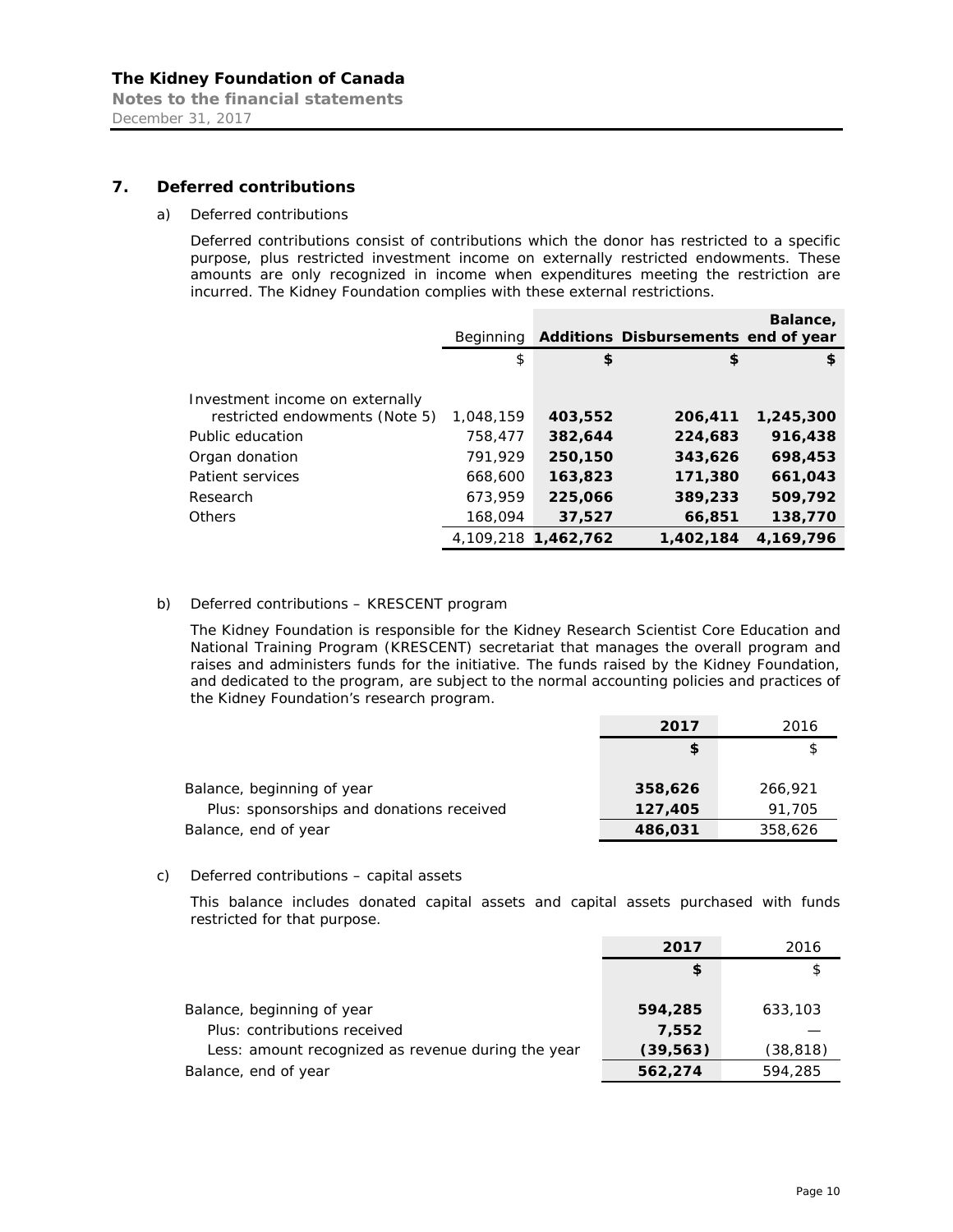#### **8. Internally restricted for endowments**

The endowment fund balance includes funds which have been designated as internally restricted endowments by the National Board of Directors and classified as internally restricted. In 2017, the internally restricted endowments were transferred to the internally restricted fund.

|                             | 2017 | 2016      |
|-----------------------------|------|-----------|
|                             | \$   | \$        |
|                             |      |           |
| Research                    |      | 1,524,693 |
| Other designated activities |      | 220,000   |
| Undesignated                |      | 190,548   |
|                             |      | 1,935,241 |

#### **9. Externally restricted for endowments**

Externally restricted for endowments consist of the original endowment contribution amounts.

|                             | 2017      | 2016      |
|-----------------------------|-----------|-----------|
|                             | \$        | \$        |
|                             |           |           |
| Research                    | 2,192,174 | 2,154,287 |
| Other designated activities | 2,006,238 | 1,973,267 |
| Undesignated                | 331,833   | 331,053   |
|                             | 4,530,245 | 4,458,607 |

The fair value adjustment for the externally restricted endowments is reflected in the deferred contributions.

# **10. Internally restricted fund balance**

The internally restricted fund balance consists of resources designated by the National Board of Directors for specific purposes. This fund balance is composed of the following components:

|                                                          | 2017      | 2016      |
|----------------------------------------------------------|-----------|-----------|
|                                                          | \$        | \$        |
|                                                          |           |           |
| Commitment for research (including the KRESCENT program) | 3,934,559 | 3,023,279 |
| Investment income reserve (Note 6)                       | 1,605,362 | 1,521,984 |
| Surpluses for use in future years                        | 2,000,590 | 684,610   |
| Capacity building for Manitoba                           | 213,805   |           |
| Capacity building for Saskatchewan                       | 190,548   |           |
| <b>Innovation Fund</b>                                   | 135,644   |           |
| Future capital expenditures in Southern Alberta          | 80,000    | 80,000    |
| Programs in Manitoba                                     | 35,953    | 38,689    |
| Operating reserve                                        |           | 1,000,000 |
| Research in Southern Alberta                             |           | 49,270    |
|                                                          | 8,196,461 | 6,397,832 |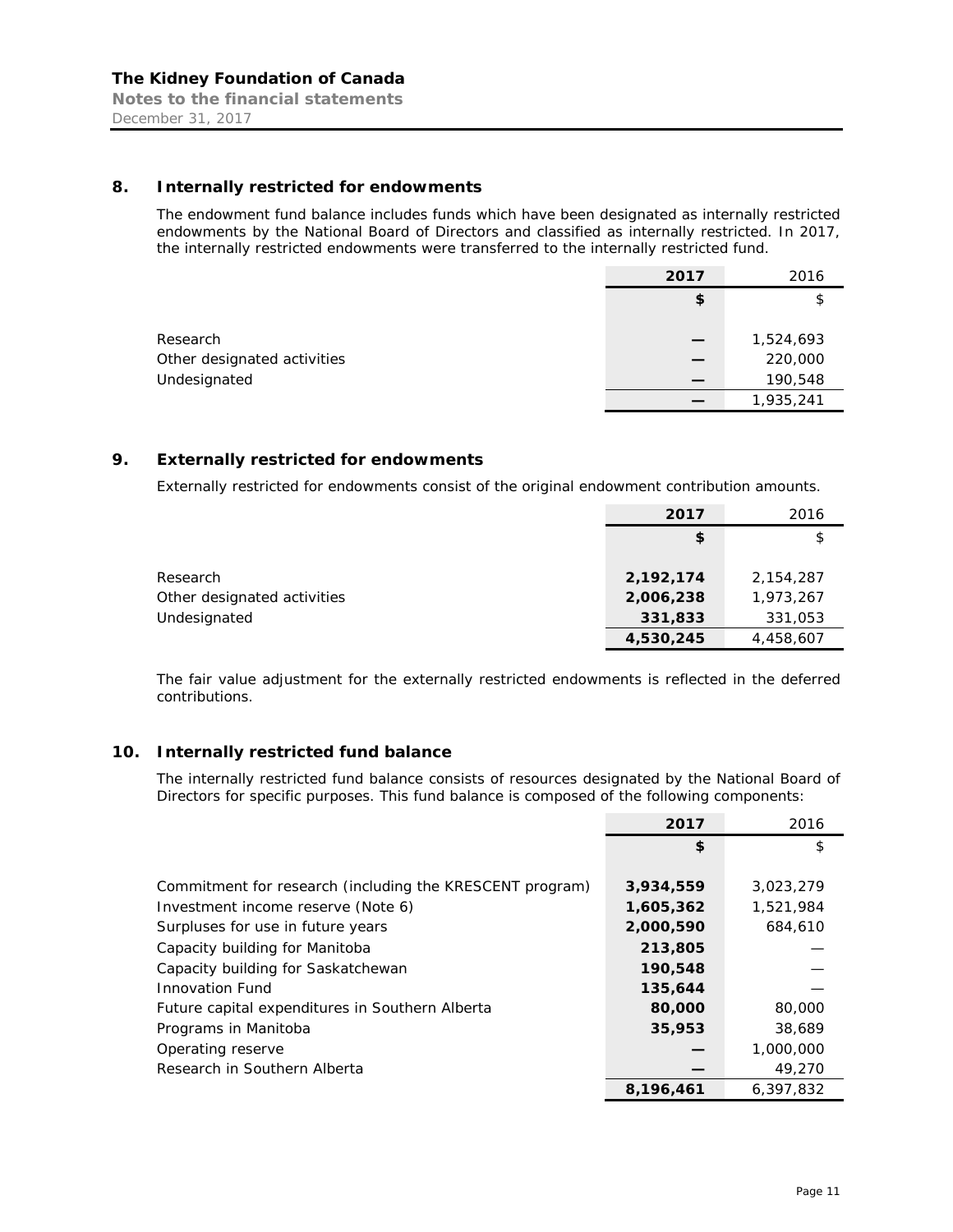#### **10. Internally restricted fund balance (continued)**

In 2016, the National Board of Directors approved a policy to encourage long-term fiscal responsibility. This policy permits Branches and the National Office to carry forward a portion of their share of the consolidated surplus for spending in future years. This resulted in a significant inter-fund transfer from the unrestricted fund balance to the internally restricted fund balance. In 2017, the operating reserve was transferred in the unrestricted fund.

#### **11. Accounts payable and accrued liabilities**

Accounts payable and accrued liabilities include \$12,034 (\$24,747 as at December 31, 2016), of government remittances.

#### **12. Commitments and contractual obligations**

The Kidney Foundation has commitments for research (including the KRESCENT program). These commitments less deferred contributions for research amount to \$2,541,750. In addition, the Kidney Foundation signed an agreement for five years in 2016 with Canadians Seeking Solutions and Innovations to Overcome Chronic Kidney Disease (Can SOLVE-CKD). The commitment for this project represents \$1,392,809. The Kidney Foundation has minimum rental obligations under existing long-term operating leases, exclusive of certain operating costs, for which the Kidney Foundation is also responsible totalling \$2,542,422. These amounts are expected to be disbursed in the forthcoming years as follows:

|                     | Research<br>commitments | Contractual<br>obligations |
|---------------------|-------------------------|----------------------------|
|                     | \$                      | \$                         |
|                     |                         |                            |
| 2018                | 2,136,298               | 802,873                    |
| 2019                | 1,257,778               | 725,475                    |
| 2020                | 540,483                 | 503,181                    |
| 2021                |                         | 279,072                    |
| 2022                |                         | 206,286                    |
| 2023 and thereafter |                         | 25,535                     |

#### **13. Allocations**

As described in the accounting policies, management and administration expenditures have been allocated as follows:

|                                              | 2017    | 2016    |
|----------------------------------------------|---------|---------|
|                                              | \$      | \$      |
|                                              |         |         |
| Patient services                             | 579,782 | 652,912 |
| Research                                     | 307,476 | 262.297 |
| Public education services and communications | 289,701 | 330,064 |
| Fundraising expenditures                     | 244,831 | 397.876 |
| Organ donation                               | 183,982 | 190,412 |
| Kidney Foundation development                | 168,453 | 66,090  |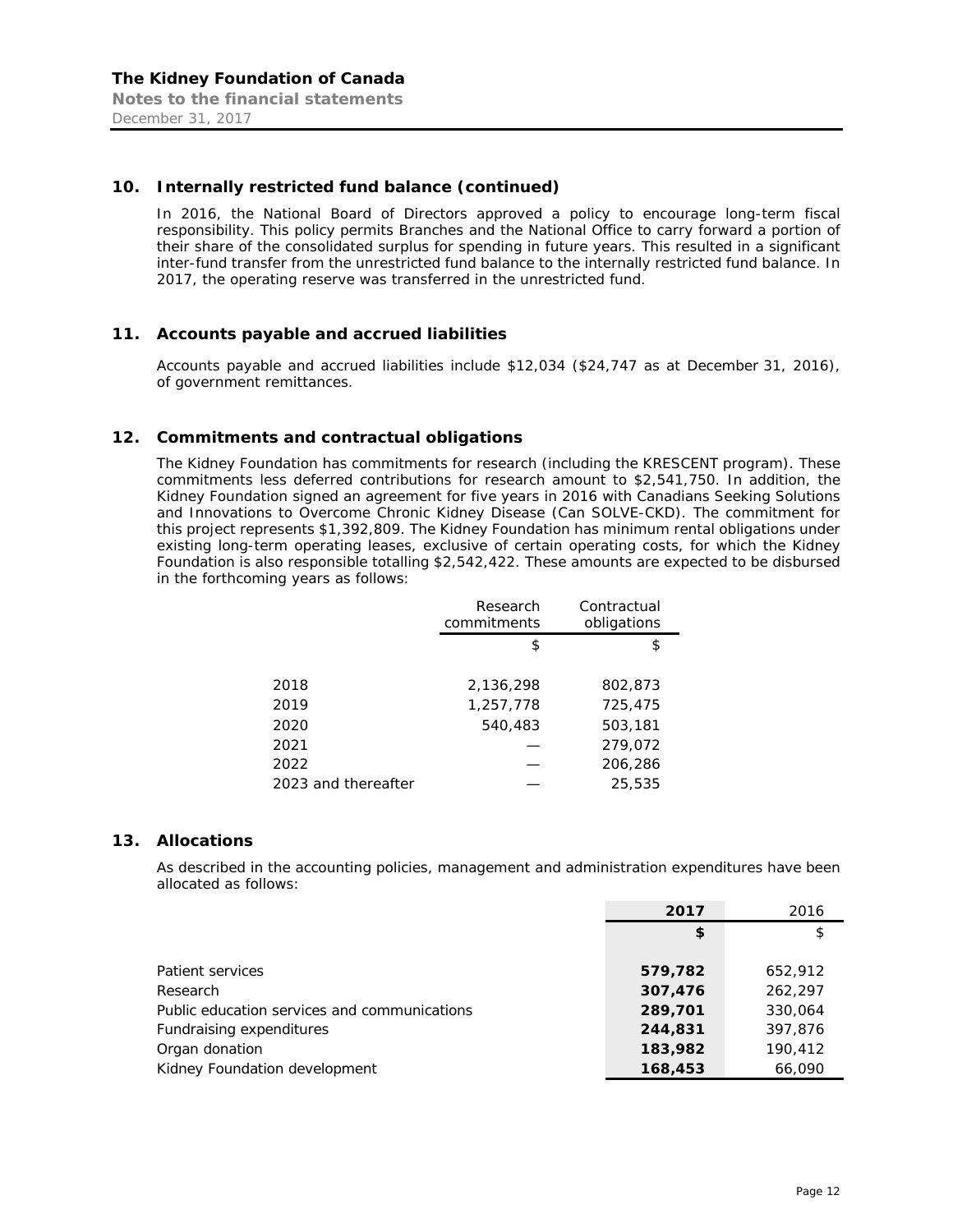**Notes to the financial statements**  December 31, 2017

#### **13. Allocations(continued)**

As described in the accounting policies, certain expenditures incurred coincidentally with fundraising have been allocated to other activities as follows:

|                                              | 2017    | 2016   |
|----------------------------------------------|---------|--------|
|                                              |         |        |
| Public education services and communications | 134,024 | 84,037 |

# **14. Related-party transactions**

The Kidney Foundation has an economic interest in The Canadian Kidney Trustee Corporation (the "Trust"), since the Trust is the national volunteer organization committed to raise funds in support of The Kidney Foundation of Canada by collecting and selling donated items, including clothing and household goods. During the year, the Kidney Foundation carried out transactions with the Trust, which took place during the normal course of business and are measured at the exchange amount. The balance due between these related parties is presented separately in the financial statements.

During the year, the Kidney Foundation charged the Trust management fees of \$87,284 (\$146,592 in 2016) for administrative services rendered.

The summary of financial information of the Trust as at December 31, 2017 and 2016, and for the years then ended, is as follows:

|                                                                                                         | 2017      | 2016      |
|---------------------------------------------------------------------------------------------------------|-----------|-----------|
|                                                                                                         | \$        | \$        |
|                                                                                                         |           |           |
| Statement of financial position                                                                         |           |           |
| Assets                                                                                                  | 1,563,300 | 1,293,496 |
|                                                                                                         |           |           |
| Liabilities                                                                                             | 1,563,300 | 1,293,496 |
|                                                                                                         |           |           |
| Liabilities include accounts payable to The Kidney<br>Foundation of Canada for an amount of \$1,181,931 |           |           |
| $($789,404$ in 2016)                                                                                    |           |           |
|                                                                                                         |           |           |
| Statement of operations                                                                                 |           |           |
| Total revenue                                                                                           | 6,505,418 | 6,412,746 |
| Total expenses                                                                                          | 5,340,221 | 5,127,002 |
| Transfer of surplus to The Kidney Foundation of Canada                                                  | 1,165,197 | 1,285,744 |
| Excess of revenue over expenditures                                                                     |           |           |
|                                                                                                         |           |           |
|                                                                                                         | 2017      | 2016      |
|                                                                                                         | \$        | \$        |
|                                                                                                         |           |           |
| Statement of cash flows                                                                                 |           |           |
| Operating activities                                                                                    | 450,471   | 397,279   |
| Investing activities                                                                                    | (16, 586) | (5, 376)  |
| Financing activities                                                                                    | (11, 571) | (33, 804) |
| Net increase in cash                                                                                    | 422,314   | 358,099   |